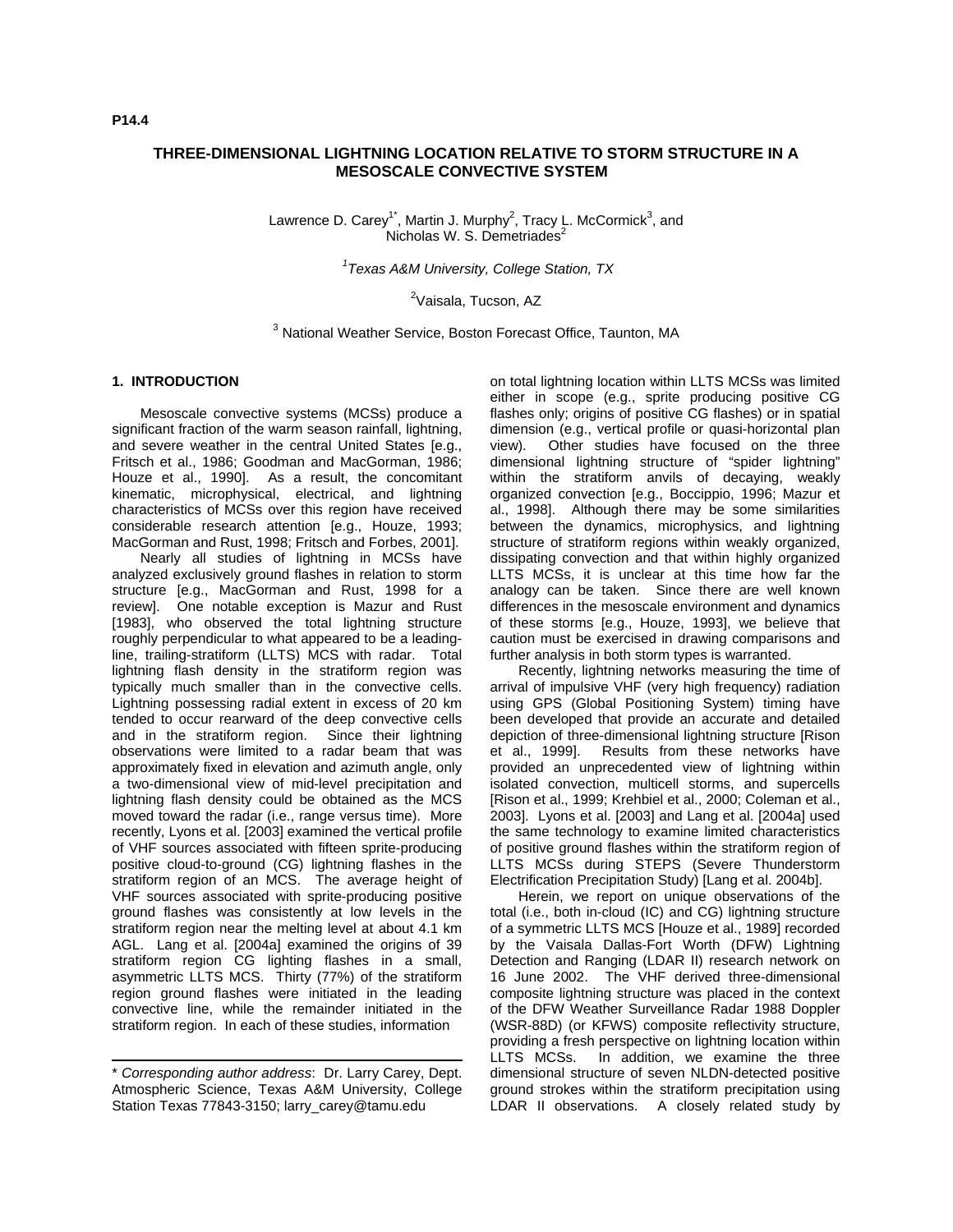Dotzek et al. [2004] utilized similar KFWS radar reflectivity and LDAR II lightning data and analysis techniques to explore the total lightning structure of another LLTS MCS on 7-8 April 2002 in Texas. When combined, our study and Dotzek et al. [2004] provide a comprehensive picture of VHF-based total lightning pathways within LLTS MCSs.

## **2. DATA AND METHODOLOGY**

We employed KFWS WSR-88D reflectivity; CG flash location, time, and polarity from the National Lightning Detection Network (NLDN: owned and operated by Vaisala) [Cummins et al., 1998]; and the time and three-dimensional location of VHF radiation sources associated with total (i.e., both IC and CG) lightning as measured by Vaisala's DFW LDAR II network for a LLTS MCS that passed directly over the network on 16 June 2002. Since positive CG lightning flashes characterized by peak currents less than 10 kA were likely associated with misidentified IC lightning, they were removed from our data sample [Cummins et al. 1998; Wacker and Orville 1999a,b].

This study used KFWS level-II WSR-88D archive data (digital base data in polar format) [Crum et al., 1993] on 16 June 2002 for a 30-minute period from 0609 to 0639 UTC, while a large portion of a LLTS MCS was within 100 km of the DFW LDAR II network (Figure 1). During this period, a portion of the convective line, transition zone, and stratiform region passed over the interior of the seven-sensor LDAR II network. The KFWS radar was located approximately 44 km to the southwest of the center of the LDAR II network (Figure 1).

In this study, we used the three-dimensional LDAR II VHF lightning source data for the same 30-minute period on 16 June 2002. Using the three-dimensional location (longitude, latitude, Z) and time (T) of each LDAR II VHF radiation source, we first determined the KFWS-relative VHF source location in (X, Y, Z) and then calculated the VHF lightning source density ( $km^{-3}$  min<sup>-1</sup>) at each grid point in the transformed, line-parallel versus line-normal MCS-relative coordinate system (X′, Y′, Z) for each five minute period centered on the start of each radar volume time.

Conceptual models of the microphysics and kinematics [Houze et al., 1989] and also the electrical structure [e.g., Stolzenburg et al., 1994; 1998] for the archetypical LLTS MCS have often been developed using two-dimensional, line-normal composites of many observations from a single or multiple like LLTS MCSs. The compositing approach is also pragmatic because it allows the development of a model with limited observations. For these reasons, we chose to create several two-dimensional composites of radar reflectivity and VHF lightning source density from 30 minutes of data on 16 June 2002 (0609 – 0639 UTC), while a portion of the LLTS MCS passed directly over the DFW LDAR II network. In order to adequately address the three-dimensional lightning structure within a LLTS MCS, three different types of two-dimensional composites were actually created: 1) a horizontal

composite in the line-parallel versus line-normal directions (X′-Y′), 2) a vertical composite in the linenormal direction (X′-Z), and 3) a vertical composite in the line-parallel direction (Y′-Z).



**Figure 1.** Low-level (2 km) horizontal cross-section of KFWS radar reflectivity (shaded as shown, dBZ) that depicts a leading-line, trailing-stratiform MCS on 16 June 2002 at 0619 UTC. Positive (negative) polarity CG flashes are indicated by plus (box) symbols for a five-minute period centered on the radar time. The triangles indicate the seven-sensor locations in the LDAR II network. The solid lines depict the original south-north (Y) versus west-east (X) coordinate system with an origin at the KFWS radar. The dashed lines depict the line-parallel (Y′) versus line-normal (X′) coordinate system, which was obtained after rotating and shifting the data from the X-Y system. The origin in the X′-Y′ coordinate system is indicated by a grey circle. The dash-dot lines indicate the planes of the vertical cross-sections (X′-Z) depicted in Figure 3.

## **3. RESULTS**

### **3.1 Cloud-to-ground Lightning and Low-level Horizontal Radar Structure**

The relationship between NLDN detected CG flash location, polarity, and horizontal storm structure is depicted in Figure 1 for the LLTS MCS on 16 June 2002 at 0619 UTC. This case exhibited a typical low level horizontal radar reflectivity structure. System motion was roughly perpendicular to the orientation of the convective line, or toward the southeast (130°) at 21 m s<sup>-1</sup>, as expected for a LLTS MCS. Convective cells within the leading line were characterized by moderate to high values of reflectivity  $(40 - 55$  dBZ) and were distributed uniformly along the line within the analysis domain. Consistent with the life cycle of a convective cell, which begins near the front of the convective line, the highest reflectivity tended to be associated with the developing-to-mature cells in the forward-to-center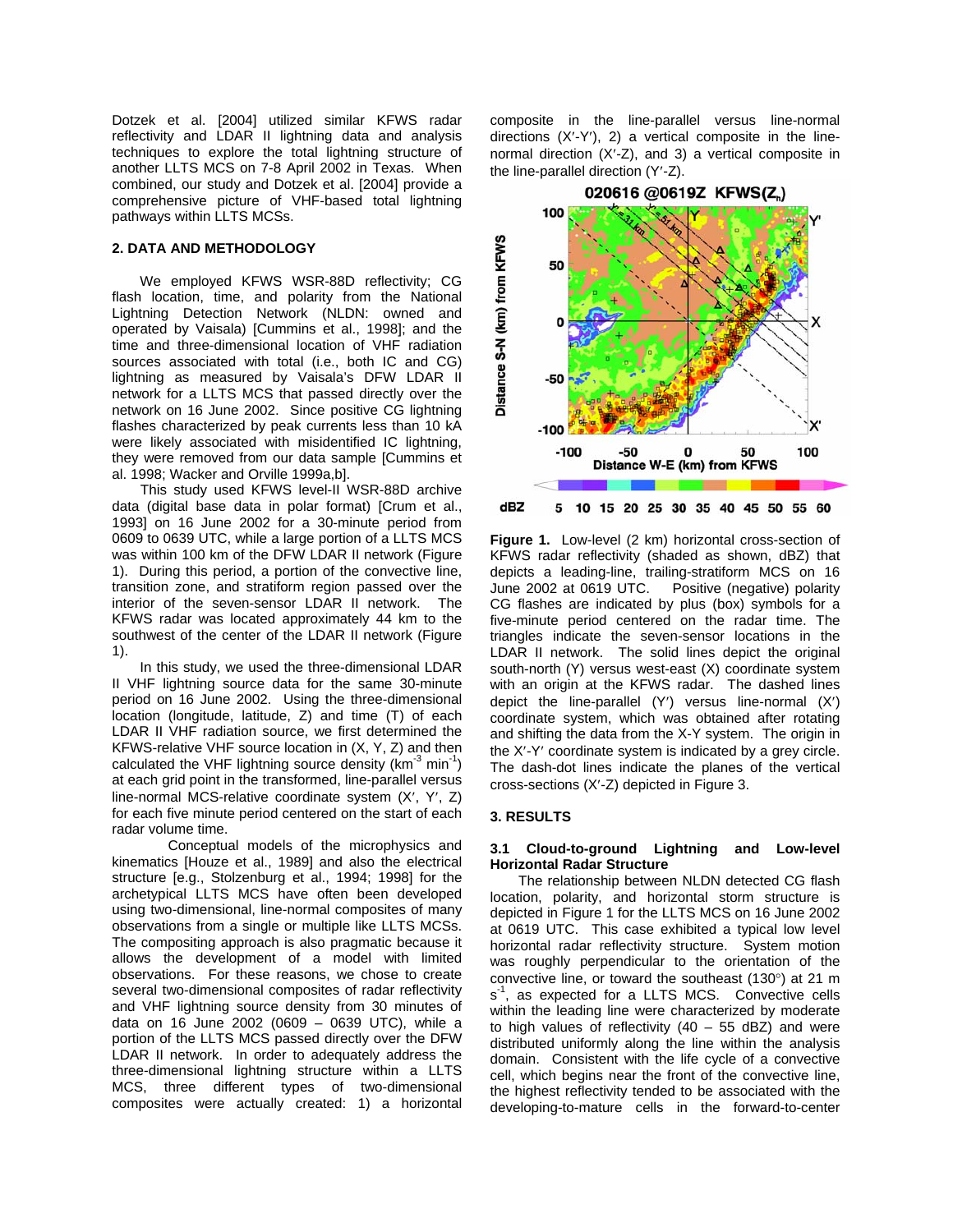portions of the line. Rearward of the convective line was a clear transition zone, which was characterized by a reflectivity minimum  $(25 - 30$  dBZ) at 2 km. Reflectivity and hence precipitation rates increased again (30 – 40 dBZ) in the trailing stratiform region of the MCS. Some isolated maxima in radar reflectivity (40 – 45 dBZ) occurred in and around the LDAR II network within the stratiform region. There were some asymmetries in the convective line structure toward the extreme northeast and southwest of Figure 1. The stratiform region was not as well developed rearward of the southwest portion of the convective line.



**Figure 2**. A 30-minute horizontal composite of radar reflectivity (dBZ, contours every 5 dBZ) at 2 km altitude and VHF lightning source density ( $km^{-3}$  hr<sup>-1</sup>, shaded as shown) through the entire vertical depth of a leading line, trailing stratiform MCS over the DFW region on 16 June 2002 from 0609 to 0639 UTC. The average center of the LDAR II network during this period is indicated by the 'Χ**'** symbol. For reference, a 100 km range ring from the center of the lightning detection network is provided (dashed circle). The coordinate system for the composite is line-normal distance (X′, km) along the abscissa and line-parallel distance (Y′, km) along the ordinate. The back of the convective line (i.e., roughly the mean position of the 40 dBZ echo toward the rear) was forced to be located at  $X' = 0$  km as shown in Figure 1.

As in past studies [e.g., Orville et al, 1988; Rutledge and MacGorman, 1988; Rutledge et al., 1990; Stolzenburg, 1990; Holle et al., 1994; among others], the leading convective line for the MCS contained roughly an order of magnitude more CG flashes than the stratiform region (i.e., 12 times more overall) while in the vicinity of the KFWS radar (0500-0700 UTC). Ground flash locations in the convective line tended to cluster in and around convective cells with enhanced (> 45 dBZ) radar reflectivity [e.g., Toracinta et al., 1996]. Consistent with earlier studies [e.g., Orville et al., 1988; Rutledge and MacGorman 1988; Engholm et al., 1990; Stolzenburg, 1990; Rutledge et al., 1990; among

others], the MCS in our study generated a larger percentage of positive polarity CG flashes in the stratiform region (26.5 %) than in the convective line (2.0 %) during this period. Similar to MCSs studied in Rutledge and MacGorman [1988] and Rutledge and Petersen [1994], many of the positive flashes in the stratiform region clustered near local reflectivity maxima (Figure 2). As in Petersen and Rutledge (1992), the mean positive peak currents were significantly larger in the stratiform region (31.5 kA) than the convective line (22.8 kA) during this time. These peak currents are consistent with the large database of MCS peak current values compiled in MacGorman and Morgenstern [1998]. In all respects, the horizontal radar structure and CG lightning properties of the 16 June 2002 MCS were fairly typical for LLTS MCSs in the central United States and elsewhere.

#### **3.2 Horizontal Radar and Total Lightning Structure**

The mesoscale radar and VHF lightning source density structure were quasi-steady over the 30 minute period (0609-0639 UTC). Rather than show individual horizontal cross-sections, we chose to create a 30 minute composite of radar and VHF lightning source density structure during this period. The 30-minute horizontal composite of low-level (2 km) radar reflectivity and VHF lightning source density through the depth of the MCS was created in a line-parallel versus linenormal framework (X′-Y′) and is shown in Figure 2.

As expected, the VHF lightning sources were overwhelmingly concentrated in the convective line, with some tendency for source density maxima to occur in the rear portions of the line, as in Mazur and Rust [1983] and Dotzek et al. [2004]. More specifically, there was an order of magnitude (10 times) more VHF lightning radiation sources in the convective region compared to the stratiform region. VHF source density maxima in the convective line were well correlated with enhancements in the radar reflectivity, as in Mazur and Rust [1983] and Dotzek et al. [2004]. At ranges < 75 km (i.e., 25 - 75 km) from the center of the LDAR network, the VHF source densities in the convective line were of comparable values (3-16  $km^{-3}$  hr<sup>-1</sup>) and there was little evidence for significant range effects associated with decreasing detection efficiency with range. At distant range (> 100 km), the source densities in the convective line dropped dramatically to values between 0.25 and 2  $km<sup>-3</sup>$  hr<sup>-1</sup>. This significant decrease in source densities along the convective line to the south was clearly associated with rapidly decreasing source detection efficiency with range.

In the vicinity of the LDAR II network center  $(X' = -1)$ 28 km,  $Y' = 52$  km), there was an obvious rearward extension of the VHF source density maximum from the back of the convective line in the mature-to-dissipating convection  $(X' = 0 \text{ km})$ , through the transition zone (centered at  $X' = -15$  km), into the stratiform region (starting at  $X' = -25$  km), and ending near an enhancement (> 40 dBZ) in the radar reflectivity within the middle of the stratiform region  $(X' = -55$  km,  $Y' = 35$ km). Rearward (-70 km >  $X'$  > -100 km) of this reflectivity maximum was a separate cluster of VHF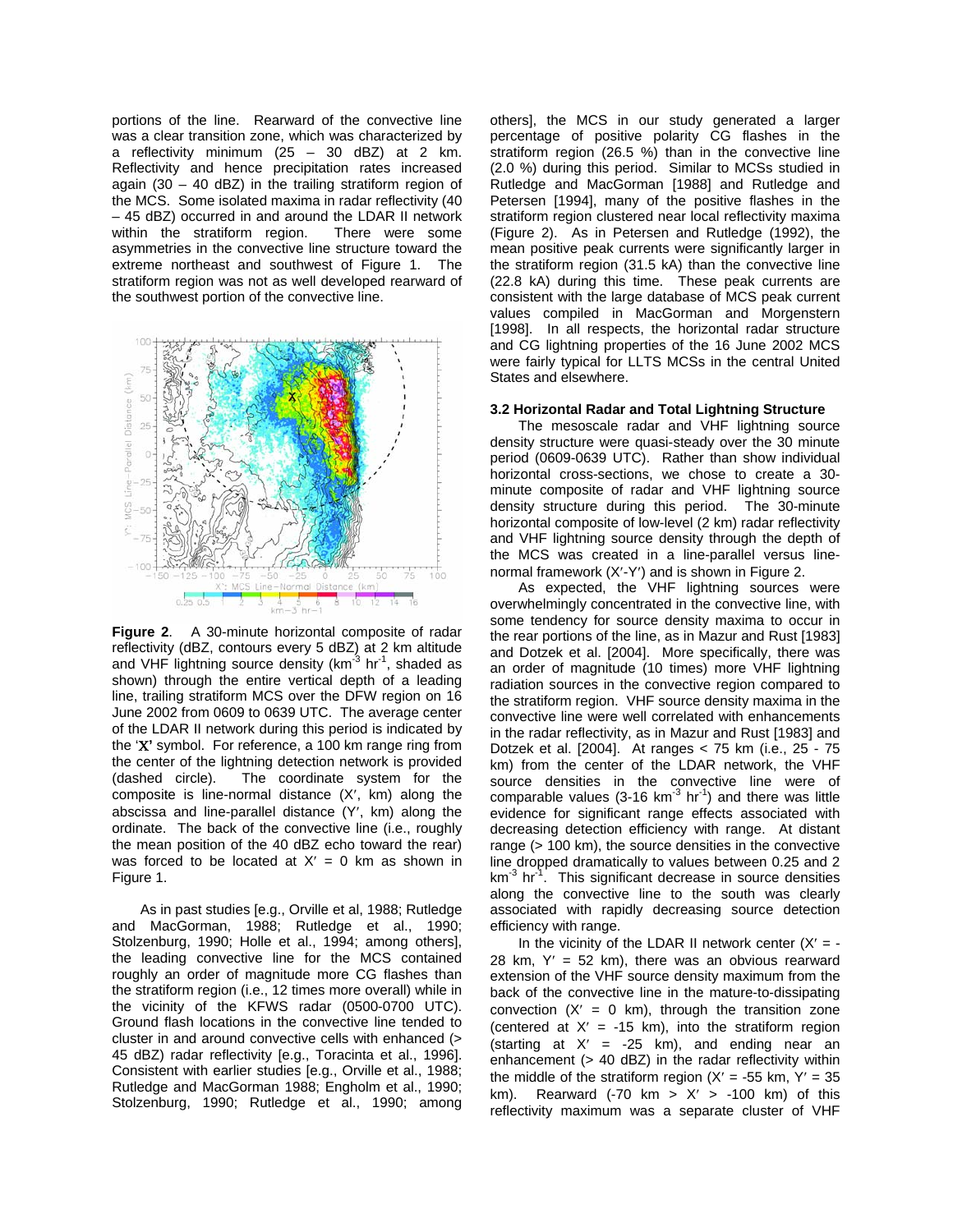lightning sources toward the back of the stratiform precipitation. The VHF source densities in the stratiform region south of the network interior (e.g., Y′ < 0 km) were significantly less, even though the range < 100 km. Since the stratiform region was not as well developed at Y′ < 0 km (i.e., lower values of reflectivity and less rearward extent of stratiform precipitation), it is possible that this drop off in the VHF lightning source density is associated with a decrease in the intensity and size of the stratiform region. However, the decrease is also likely associated with decreased source detection efficiency with range, meaning that the best sample of stratiform region VHF lightning source density occurred near the network center.



**Figure 3.** Line-normal (X′, km) vertical (Z, km above ground level, AGL) cross-sections of radar reflectivity (dBZ, contoured every 5 dBZ starting at 10 dBZ) and VHF lightning source density  $(km^{-3} min^{-1})$ , shaded as shown) through **a)** Y′ = 61 km, **b)** Y′ = 51 km, **c)** Y′ = 41 km, and **d)**  $Y' = 31$  km (see Figure 1) of a leading line, trailing stratiform MCS over the DFW region on 16 June 2002 at 0619 UTC. For each X′-Z grid box in each cross-section depicted, LDAR source density was calculated in a 10 km long cuboid along the Y′-direction that was centered on the cross-section for a five minute period centered on the radar volume time. The back of the convective line (i.e., roughly the mean position of the low-level, 40 dBZ echo) was forced to be located at  $X' =$ 0 km as shown in Figure 1. The heights of significant temperatures (0°C, -10°C, -20°C, and -40° C), according to the FWD 00 UTC, 16 June 2002 sounding, are depicted in a).

#### **4.3 Line-Normal Vertical Radar and Total Lightning Structure**

The vertical radar and total lightning structure of the MCS at 0619 UTC are presented in a series of four vertical cross-sections in Figures 3a-d. The vertical cross-sections were taken normal (X′) to the convective line at four positions along the line  $(Y' = 61, 51, 41,$  and 31 km) that passed through the interior of the LDAR II network, which was centered at about  $X' = -25$  km or toward the forward portion of the stratiform region (Figures 1 and 2).

Although there was some variability, the four crosssections (Figures 3a-d) revealed a fairly consistent and typical (c.f. Figures 3a-d and Houze et al., 1989 or Figure 9) line-normal vertical structure of radar reflectivity. The convective line was located from about  $X' = -15$  km to  $X' = 20$  km. The 10 dBZ echo top reached up to about 12 km AGL. Newer, taller, more intense convection was located toward the front of the line. The 30 dBZ echo reached up to 8-9 km AGL there. More mature, shorter, and less intense convective echoes were located toward the rear of the line, such that the reflectivity contours slumped downward and rearward with each successively older cell. The transition zone was evident as a reflectivity minimum from near the surface to mid-levels in the MCS and was centered at about  $X' = -15$  km to -20 km. The radar bright band, which clearly identified the stratiform precipitation region from about  $X' = -25$  km to  $X' = -100$ km, was located at heights just below the melting level as expected. Due to the relatively coarse resolution of the KFWS WSR-88D (1 $\degree$  x 1 km), the reflectivity maximum associated with the bright band was smeared in the vertical such that it was about 2 to 2.5 km thick. Several reflectivity maxima of 45 dBZ were located within the broad, bright band region from about 2.5 to 4 km AGL. Above the radar bright band, precipitation structure was fairly homogeneous as expected in the stratiform region. However, there was a tendency for larger values of reflectivity to exist at a given height in the forward portions of the stratiform region. In other words, the reflectivity contours did slant downward gently with increasing distance rearward of the convective line. A prominent forward anvil was evident up to 50 km or more in advance of the convective line at heights from 4 to 12 km. According to the radar, little or no precipitation reached the ground beneath the forward anvil.

The line-normal structure of the VHF lightning source density, which was computed over a five minute period and across a 10 km wide portion of the MCS in the line-parallel direction, was remarkably similar in each of the four vertical cross-sections (Figures 3a-d). In the convective region, the peak source density occurred in a bi-modal pattern. A broad, upper-level maximum in the VHF lightning source density was located between about 8 and 11 km AGL in the convective line. Another broad maximum in the source density was found at lower-levels in the convection from about 3 to 6 km AGL. A relative lack of VHF lightning sources existed at mid-levels (6 to 8 km) in the convective line. Narrow fingers of enhanced VHF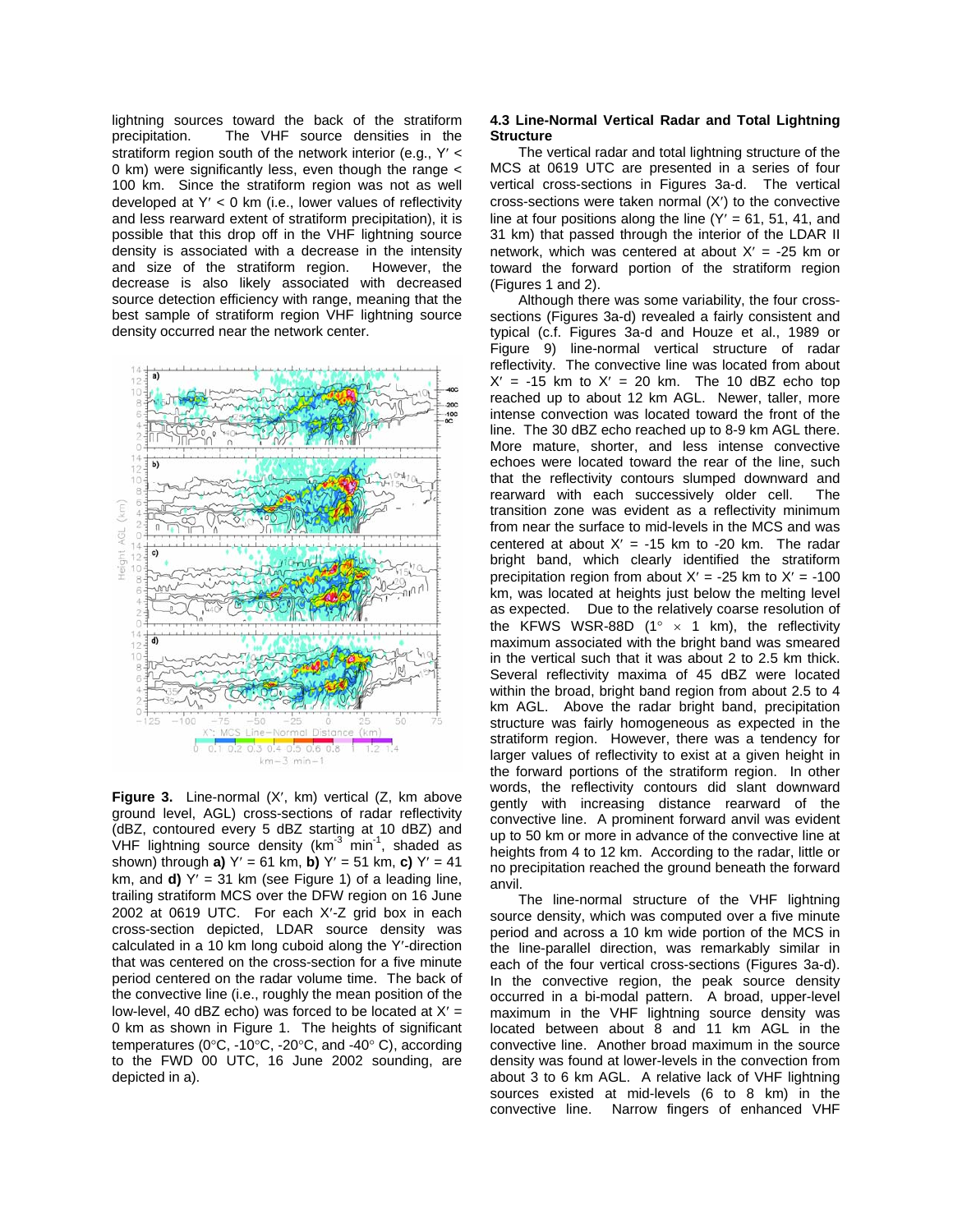

**Figure 4.** Depiction of an extensive LDAR II observed lightning flash that originated at about 06:20:06.2 UTC within upper levels of the convective line and extended rearward into the stratiform region, coming to ground as a NLDNdetected positive ground stroke at 06:20:09.273 UTC. Each VHF source is shown as a dot and was observed by at least five sensors of the LDAR II network. **a)** Height (Z, km) versus time (T, sec), **b)** height (Z, km) versus line-normal distance (X′, km), **c)** normalized VHF source frequency as a function of height (Z, km), **d)** line-parallel (Y′, km) versus line-normal (X′, km) distance, and **e)** line-parallel distance (Y′, km) versus height (Z, km). Each dot is color coded in time as shown in a). The plus symbol indicates the location of a single NLDN-detected positive CG lightning flash in the stratiform region that was associated with the LDAR flash (see also Figure 1 at  $X = 3.4$  km and Y = 40.2 km or X'  $=$  -48.3 km and Y' = 32.9 km). The seven triangles in a) depict the location of the LDAR II network.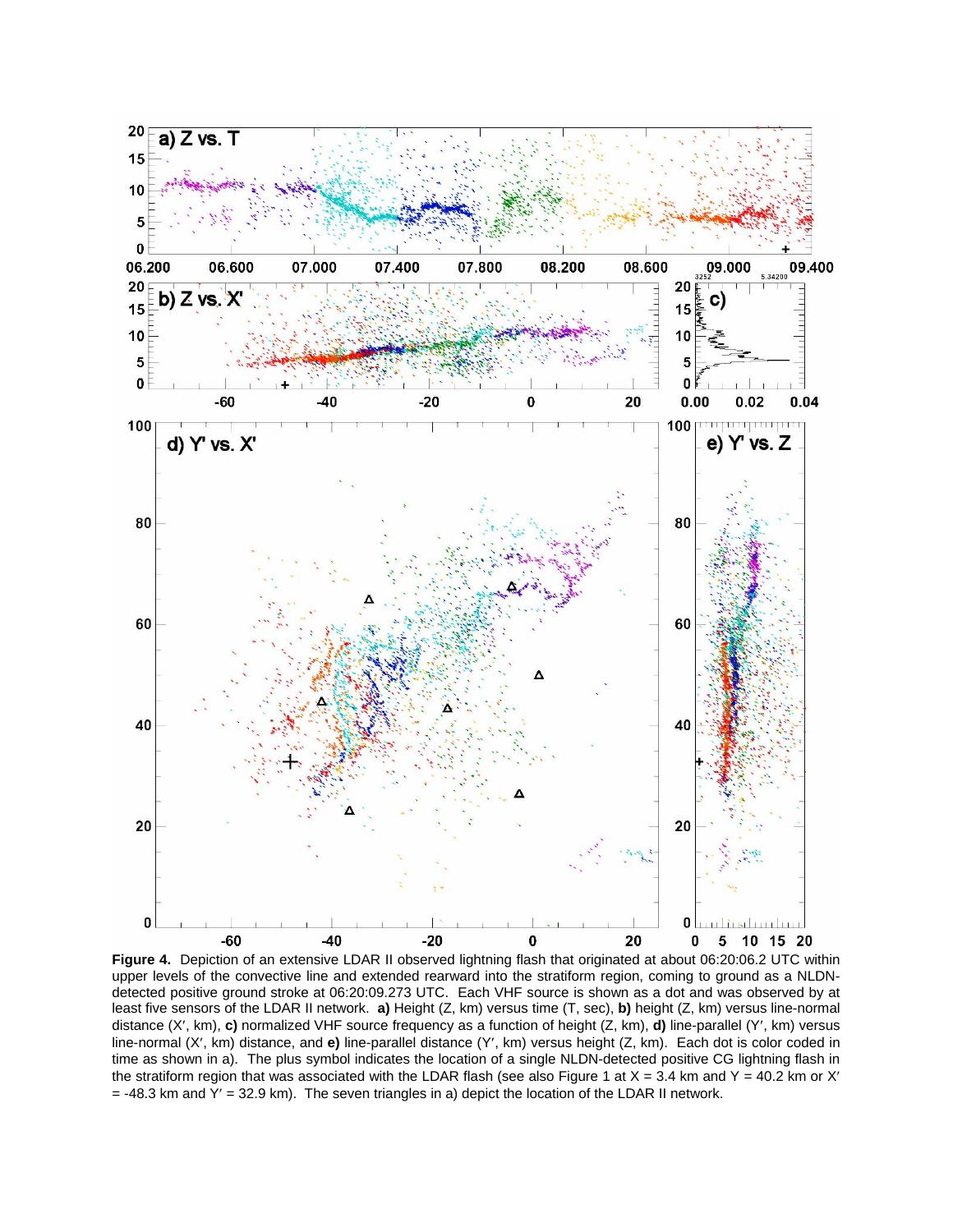lightning source density bridged this mid-level gap between the bi-modal source density maxima at lowerand upper-levels.

 In the convective region, the lower-level maximum in VHF lightning source density tended to follow the radar reflectivity contours, sloping slightly downward from the mature portions of the convective line to the dissipating, rear portion of the convective line. Some VHF lightning sources were located within the transition zone at low levels. In at least one cross-section (Figure 3d), the low-level source density maximum in the mature-to-dissipating convection appeared to continue its downward and rearward slant through the transition zone and into the front edge of the stratiform region. Interestingly, relatively few VHF lightning sources were located within the newest, developing-to-mature convective cells at low-to-mid levels, when compared to the mature-to-dissipating cells. This result appears to confirm the findings of Mazur and Rust (1983), who observed an overall maximum in total flash density at the rear of the convective line in a squall line system.

 The upper-level VHF source density maximum in the convective region was relatively steady in altitude from about  $X' = 0$  km to  $X' = 25$  km. Rearward  $(X' < 0)$ of the mature convective line at upper levels  $(Z = 9$  km AGL), the lightning source density maximum sloped downward by 4-5 km and rearward by 40-50 km along with the radar reflectivity contours, following the tops of the dissipating convective cells, across the transition zone, into the front part of the stratiform precipitation region, and terminating at the top of the bright band (just warmer than environmental  $0^{\circ}$ C at Z = 4.5 km AGL). It is interesting to note that the radar reflectivity either levels out or actually slopes strongly upward over the beginning portions of the stratiform region (Figures 3ad). The change in the slope of reflectivity in the vertical vs. line-normal plane at the leading edge of the stratiform region is likely indicative of active ice particle growth via deposition, aggregation, and possibly riming in the mesoscale updraft region [e.g., Houze and Churchill, 1984; Rutledge and Houze, 1987; Schuur and Rutledge 2000a,b]. Using the synthetic-dual-Doppler technique on KFWS data, McCormick [2003] estimated a mesoscale updraft of about 0.0 to 0.4 m s $^{-1}$  above the stratiform bright band of the MCS on 16 June 2002. Although the lightning continued its downward and rearward slope to the stratiform bright band, there was a slight change in slope associated with an increase in the horizontal layering of VHF source density beginning at the leading edge of the stratiform precipitation (e.g., especially Figure 3b).

 The distinctive slantwise pattern in the VHF source density was remarkably similar in each of the four vertical cross-sections (Figures 3a-d). In each crosssection, the sloping VHF lightning source density maximum ended at or very close to an enhanced (45 dBZ) reflectivity maximum in the bright band. Interestingly, a positive ground flash occurred (see Figure 1;  $X = 3.4$  km and Y = 40.2 km or  $X' = -48.3$  km and  $Y' = 32.9$  km) during this period beneath one of these reflectivity enhancements in the stratiform region at about  $X' = -45$  km in Figure 3d (at  $Y' = 31$  km), similar to the results of Rutledge and MacGorman [1988] and Rutledge and Petersen [1994]. Note that the reflectivity enhancement and the positive ground flash occurred about where the sloping VHF source density maximum terminated in the bright band (c.f. Figure 1 and 3d).

 At this point, it is worthwhile to pause and investigate more carefully the apparent relationship between the NLDN-detected positive ground flash in Figure 1 and the line-normal, vertical cross-section of VHF source density in Figure 3d. To this end, the individual VHF source locations, which were detected by at least five LDAR II sensors, for the flash that produced the positive ground stroke are presented in Figures 4ae. The LDAR II detected lightning flash began aloft  $(Z =$ 10 km AGL) in the rearward portion of the convective line on the northern end at  $X' = 7.5$  km,  $Y' = 67.5$  km (c.f. Figures 2 and 4a-e). From 06:20:06.2 UTC to 06:20:07.3 UTC (hereafter 6.2 to 7.3 seconds), the lightning flash followed a downward and rearward slanting pathway. It propagated rearwards from the convective line, through the transition zone, and to the stratiform region at  $X' = -37.5$  km and downwards to just above the bright band at  $Z = 5$  km (c.f. Figures 2, 3d, and 4a-e). Once at Z=5 km AGL, the flash turned abruptly left and began to travel parallel to the convective line at  $X' = -37.5$  km (i.e., traveling toward the southwest). The flash propagated more than 20 km in this direction at heights between 5 km and 6 km (Figures 4d,e). Between 7.4 and 7.8 seconds, another flash segment appeared about 5 km to 10 km closer to the convective line (i.e., centered at  $X' = -31$  km) and was horizontally layered at heights between 7 and 7.5 km AGL (Figures 4a,d,e). From 7.8 to 8.8 seconds, the VHF sources became noisy and spatially incoherent. Close inspection of Figure 4b suggests that many of the VHF sources during this period occurred along portions of the previously identified sloping channel in the X′ - Z plane. From 8.8 seconds until 9.3 seconds when the NLDN-detected a positive ground stroke, the lightning flash was more spatially coherent, spatially extensive, and horizontally layered at heights between 5 km and 6 km (e.g., Figures 4d,e). The positive ground stroke was detected by the NLDN beneath this horizontally extensive flash segment. The long-lived, spatially extensive, and horizontally stratified lightning channels (e.g., layers centered at about 5 and 7 km AGL as seen in Figures 4c-e) between 7.3 seconds and 9.3 seconds are clearly reminiscent of the "spider" lightning activity observed by Mazur et al. (1998) in stratiform precipitation as part of the intracloud component of a positive CG lightning flash.

 Including the ground stroke shown in Figures 4, we conducted detailed analysis of the VHF sources associated with seven NLDN-detected positive ground strokes in the stratiform region, which occurred during the half-hour time frame of interest and within 30 km of the center of the LDAR II network, and had positive peak currents over 10 kA. For brevity, we have not shown each individual flash structure here. The detailed structure of each LDAR II lightning flash varied. Nonetheless, there were several common properties of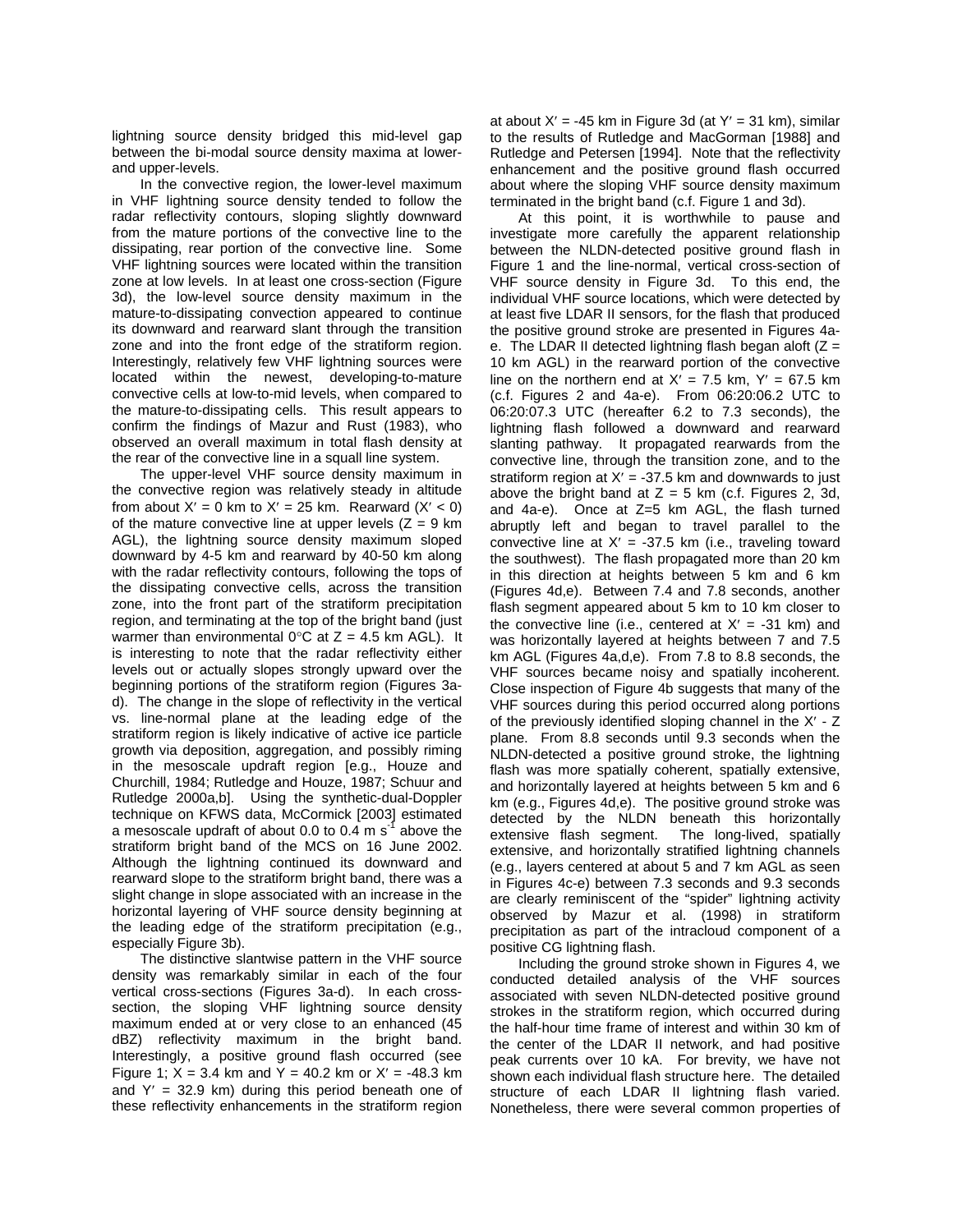

**Figure 5**. A 15-minute, line-normal vertical composite of radar reflectivity (dBZ, contours every 5 dBZ) and VHF lightning source density ( $km^{-3}$  hr<sup>-1</sup>, shaded as shown) through a leading line, trailing stratiform MCS over the DFW region on 16 June 2002 from 0624 to 0639 UTC. The coordinate system for the composite is line-normal distance (X′, km) along the abscissa and height above ground level (AGL, km) along the ordinate. The back of the convective line (i.e., roughly the mean position of the low-level, 40 dBZ echo) was forced to be located at X' = 0 km. To obtain the composite image, the radar reflectivity and VHF source density were averaged over the 30-minute period along the line-parallel portion of the MCS that was centered on the KFWS radar, as seen in Figure 2. The solid (dashed) vertical lines at X′ = -25 km and -100 km (-5 km and 25 km) define the domain for the line-parallel composite of the stratiform (convective) region shown in Figure 8a (8b). The dotted lines indicate the general location of quasihorizontally layered lightning activity in the stratiform region.

the VHF sources associated with each positive ground stroke. All of the LDAR II flashes associated with the positive ground strokes were initiated in the convective line, as determined by manual inspection of VHF sources. Most (6 out of 7) of them were originated in the upper VHF maximum (8-12 km AGL) within the convective region. Even the one flash that originated in the lower VHF maximum (5 km AGL) quickly propagated to the upper convective region. All of the flashes followed a slanting pathway from the top of the convection line to the stratiform region (i.e., 35-50 km rearward and 3-5 km downward). However, the progression of VHF sources was generally not the same. In some positive CG flashes, the sloping pathway was illuminated by VHF radiation multiple times during the flash history. Once over the stratiform region, all of the positive lightning flashes were horizontally extensive, covering a total area on the order of 10<sup>4</sup> km<sup>2</sup>, as in Lang et al. [2004a], and exhibited highly branched structures reminiscent of examples from past studies on "spider" lightning [e.g., Krider, 1974; Mazur et al., 1998]. The branched VHF structures illuminated completely different parts of the stratiform cloud in different horizontal layers at different times during the flash history (e.g., Figures 4). Evidence of layered lightning in the stratiform region could be determined in 3 of the LDAR II flashes associated with 4 of the 7 positive ground

strokes. As in Figure 4, the flashes often became very noisy and spatially diffuse during the "spider" lightning phase over the stratiform region. As a result, it was sometimes not possible to determine if and where the flash was occurring in horizontal layers. The lightning flash duration from first LDAR II detected VHF source to the NLDN-detected ground stroke varied from 1.4 to 3.1 seconds.

Overall, relatively fewer VHF sources occurred within the stratiform region compared to the convective region (Figures 2, 3a-d). VHF source density decreased with increasing distance rearward of the convective line. There were very few VHF sources at low levels in the stratiform region (Figures 3a-d). These trends may be partially associated with the decreased source detection efficiency of the LDAR II network with range (Appendix C), which is potentially significantly poorer at low levels (< 3 km altitude) for distant sources because of interference between direct and ground-reflected signals in the vicinity of the LDAR antennas (Terman et al 1955). However, the paucity of VHF sources in the stratiform region, particularly below 3 km height, is consistent with low CG flash density in the stratiform region of this and most other MCSs (e.g., Rutledge and MacGorman, 1988) and with generally weaker electric fields and charge densities below 3 km in stratiform precipitation (Stolzenburg et al., 1994; Lyons et al.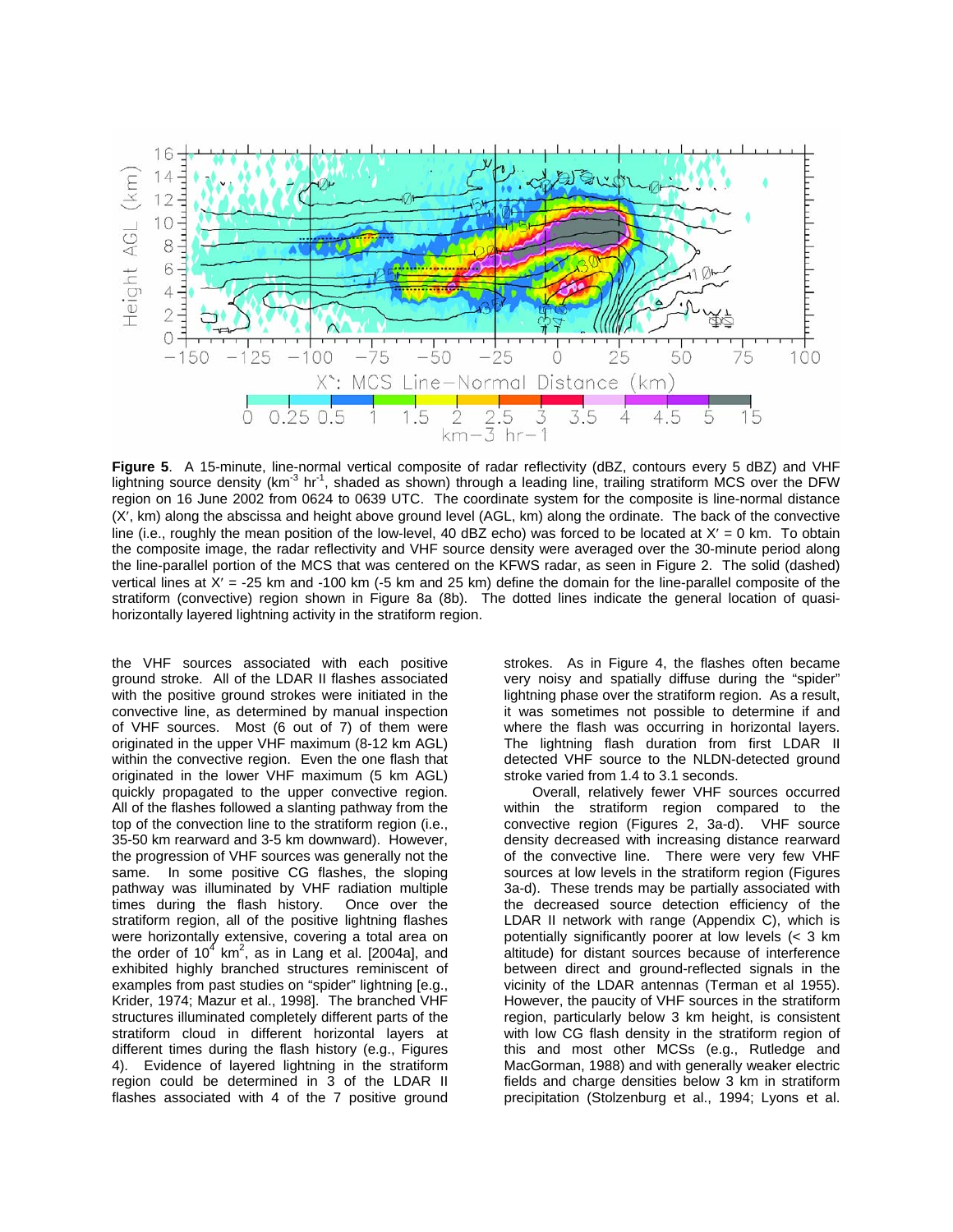2003; Lang et al. 2004a). Some interesting lightning features were detected toward the rear of the stratiform region, where the LDAR flash detection efficiency was estimated to be > 90%. In Figure 3a, a horizontally oriented maximum in the VHF source density was located at upper levels (7.5 km to 10 km AGL) from  $X' = -85$  km to  $-105$  km. Another smaller, weaker grouping of VHF sources aloft occurred at about  $X' = -115$  km to  $-120$  km. Both isolated maxima toward the rear of the stratiform region were approximately 2.5 km thick and were centered at about 8.5 to 9 km AGL. Other horizontally layered lightning activity in the line-normal direction was located just above the bright band between 4 and 5 km AGL (e.g., see horizontal layers centered on  $Z =$ 4.5 km AGL between  $X' = -35$  km and  $X' = -45$  km in Figures 3b-d).

 There was a relative dearth of VHF lightning sources detected in the forward anvil region shown in Figures 3a-d. Although this may be partly related to LDAR source detection efficiency issues at these ranges (50 to 100 km) as shown in Appendix C, there was clearly less lightning just forward of the convection than just to the rear of the line. One positive ground flash occurred (see Figure 1;  $X = 75.6$ km and  $Y = 4.5$  km) about 10 km forward of the convective line  $(X' = 32 \text{ km})$  in between the cross sections depicted in Figures 3a,b (or  $Y' = 61$  and 51 km, respectively). More LDAR VHF sources occurred forward of the convective line  $(X' > 20)$  in Figures 3a,b compared to Figures 3c,d where no positive ground flashes were detected by the NLDN during this period. Careful inspection of Figure 3a and the individual flash structure (not shown) revealed that a finger of VHF sources did emanate from the convective line toward the ground flash in question, providing limited support for the convective-scale (i.e., order 10 km) tilted-dipole hypothesis [Brook et al. 1982] in the forward anvil of this MCS.

 The line-normal composite (X′-Z) of vertical radar and VHF lightning source density structure during a 15-minute period from 0624-0639 UTC is given in Figure 5. The composite line-normal source density structure is remarkably similar to the individual vertical cross-sections at 0619 UTC (Figures 3a-d) and the structure of a single lightning flash (Figures 4). Furthermore, the composite radar reflectivity morphology is also very similar to the instantaneous cross-sections. This similarity across temporal and spatial scales strongly suggests that, for our mature LLTS MCS, the line-normal vertical structure of radar and lightning was quasi-steady and reasonably symmetric in the line-parallel direction. The latter conclusion will be investigated further in the next section.

 In the line-normal vertical composite of radar reflectivity, the convective line was clearly evident at -  $5 < X' < 30$  km. The convective line tilted forward slightly with height and gave way to the forward anvil at about  $X' > 30$  km. Rearward of the convective line, the transition zone was located between about  $X' = -5$ 

km and  $X' = -20$  km. In the transition zone, the reflectivity contours began to slump noticeably downward toward the rear. As indicated by the bright band structure in the reflectivity, the stratiform region began at about  $X' = -20$  km and extended to about  $X'$ = -125 km in the analysis domain.

 Toward the rear portion of the convective line, there were two maxima of the VHF source density in the vertical, forming a lightning source density bipole. The height of the low-level maximum was located between about 3 and 6 km AGL and was centered on 4.5 km AGL. The height of the upper level maximum was centered on 9.5 AGL (8-11 km AGL) and was shifted about 7 km forward of the low-level maximum in the line-normal direction. The bi-modal distribution of VHF sources in convection at these heights is similar to past studies of convection with VHF observations [e.g., Proctor, 1991] and the related MCS lightning study by Dotzek et al. [2004]. The tilt of the vertical lightning source density bipole in the line-normal plane was accompanied by a similar forward tilt in the radar reflectivity contours, and was aligned with the 0-6 km vertical wind shear vector from the 00 UTC Dallas-Fort Worth (FWD) sounding, which was  $~15 \text{ m s}^{-1}$  from 330°. Assuming a typical updraft speed of about 10 m  $s^{-1}$ , it would have taken roughly 500 s for an air parcel to travel from the low level VHF maximum to the upper level one (i.e., 5000  $m/10$  m s<sup>-1</sup>). Using the shear vector above, the updraft parcel would have been displaced horizontally roughly 7.5 km (i.e., 500 s  $\bullet$  15 m s<sup>-1</sup>) downwind during this time, in good agreement with the observed tilt. The upper level convective source density contours bulged forward of the convective line by about 10 km and downward by several km into the forward anvil region. Notice that the low-to-mid levels (0 to 7 km AGL) of the forward portions of the convective line (i.e., the forward reflectivity gradient region from  $X' = 20$  to  $X' = 30$  km), where the newer and often intense updrafts are typically located, were nearly devoid of VHF sources. Significantly lower lightning source densities also existed in the vertical space (6-8 km AGL) between the two lightning source maxima in the convective line but the two centers were clearly connected by a bridge of enhanced VHF source densities.

 The upper level VHF source density maximum sloped downward by about 4 to 5 km and rearward of the convective line by about 40 to 50 km. Note that the downward slope of the VHF source density was similar to the downward slope of the reflectivity contours in the transition zone. The descending slope of the VHF source density decreases somewhat (i.e., becomes a bit more horizontal) over the stratiform region while the reflectivity contours level off significantly. This downward and rearward sloping lightning pathway from the upper reaches of the convective line is remarkably similar to the trajectories followed by snow particles that are detrained from the convective line, are transported rearward by the storm-relative front-to-rear (FTR) flow, descend downward through the weak mesoscale updraft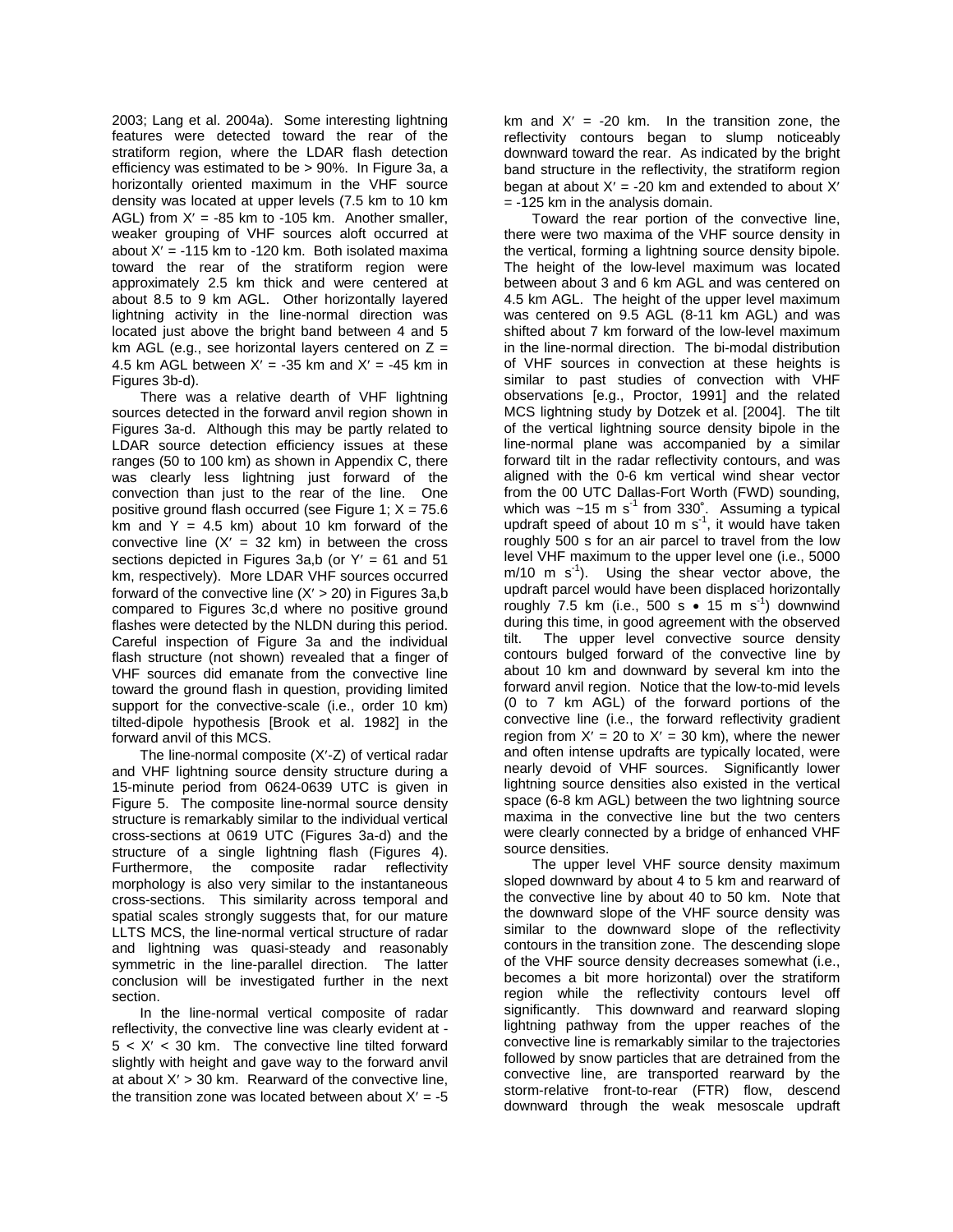[McCormick, 2003] to the melting level because of their significantly larger fall speeds, forming the radar bright band, and then fall to the ground as stratiform rainfall [e.g., Houze et al., 1989; Figure 9]. As shown in Dotzek et al. [2004], a surprisingly similar sloping lightning structure rearward of the convective line was found in our analysis of the 7-8 April 2002 MCS in Texas.



**Figure 6**. Fifteen minute, line-parallel vertical composites of radar reflectivity (dBZ, contours every 5  $dBZ$ ) and VHF lightning source density (km<sup>-3</sup> hr<sup>-1</sup>, shaded as shown) through a leading line, trailing stratiform MCS over the DFW region on 16 June 2002 for the **a)** convective region from 0609-0624 UTC and the **b)** stratiform region from 0624-0639 UTC. Notice the factor of 5 decrease in scale of the VHF source density shading from a) to b). The coordinate system for the composite is line-parallel distance (Y′, km) along the abscissa and height above ground level (AGL, km) along the ordinate. The compositing domains for the two regions are highlighted in Figure 5.

A separate, horizontally layered VHF lightning source density maximum was located at upper levels (7-10 km AGL) further rearward in the stratiform region from about  $X' = -65$  km to  $X' = -110$  km in Figure 5. This separate lightning zone at the back of the stratiform region was also noted in Figure 3a. The VHF source densities in this secondary maximum at the rear of the stratiform region were significantly less than in the convective region VHF maxima or in the downward and rearward sloping VHF maxima in the forward portions of the stratiform region. Nonetheless, this horizontally oriented lightning zone was a fairly persistent feature of the MCS stratiform region and was observed despite being located about 40 to 85 km from the center of the LDAR II network. There were also horizontally stratified lightning layers centered at both 4 km and 6 km AGL that intersected the slanted lightning pathway over the bright band.

As a result, the slopes of radar reflectivity and VHF source density were closely matched in the stratiform precipitation region of Figure 5 (i.e., both became quasi-horizontal). The lightning layer centered at 4 km was located below the environmental melting level (i.e., T=0°C was at 4.8 km AGL according to FWD 0000 UTC sounding). The environmental temperature from the same sounding associated with the stratified VHF source activity centered at 6 km was about -11°C.

### **3.4 Line-Parallel Vertical Radar and Total Lightning Structure**

Line-parallel composites of the radar reflectivity and VHF source density for the convective and stratiform regions are shown in Figures 6a and 6b, respectively. As seen earlier, the convective region lightning activity formed a bipole pattern in the vertical with VHF source density maxima located at low levels from 3 km to 6 km and at upper levels from 8 km to 11 km (Figure 6a). A relative minimum in VHF source density was located in between the two maxima from 6 km to 8 km. Within the upper and lower lightning layers, there was obvious along line variability in the VHF source density. As expected for a squall line, there were local maxima in the lightning activity along the line that were associated with individual convective cells.

As noted earlier, VHF source densities in the stratiform region were a factor of 5 to 10 less than in the convective region (c.f. Figures 6a and 6b). Lineparallel composite lighting activity in the stratiform region was also horizontally stratified but a bit more complex than in the convective zone. As seen in Figure 6b, there are at least three horizontal layers of VHF source density that occurred approximately from 1) 3.5 km to 5 km AGL (FWD/00 UTC: 7°C to -2°C), 2) 5.5 km to 7.5 km AGL (-6°C to -19°C), and 3) 8 km to 10 km AGL (-22°C to -39°C). There was along line variability in the presence and exact height of these layers. Either because of real along line variability in stratiform region properties or, more likely, because of the low VHF source densities in the stratiform region and decreasing detection efficiency with range from the center of the network  $(Y' = 44$  km), the LDAR II network did not observe as much layered lightning activity in the southern portions of the stratiform region. From  $Y' = 38$  km to 55 km, the middle layer was centered at 6.5 km. From  $Y' = 22$  km to 37 km, the middle layer was shifted lower with a center at 6 km. Individual lightning flashes within the stratiform region stratified into more narrow ranges of heights within these three composite layers. For example, the lightning flash highlighted in Figures 4 and 5 exhibited extensive layering centered at both 5 km and 7 km, corresponding to the lower and middle layers identified in Figure 6b. Even within the three layers, there was along line variability (i.e., local maxima) in the stratiform region (Figure 6b). Due to low flash rates, this variability within the fifteen minute composite still represents the line-parallel behavior of individual lightning flashes within the stratiform region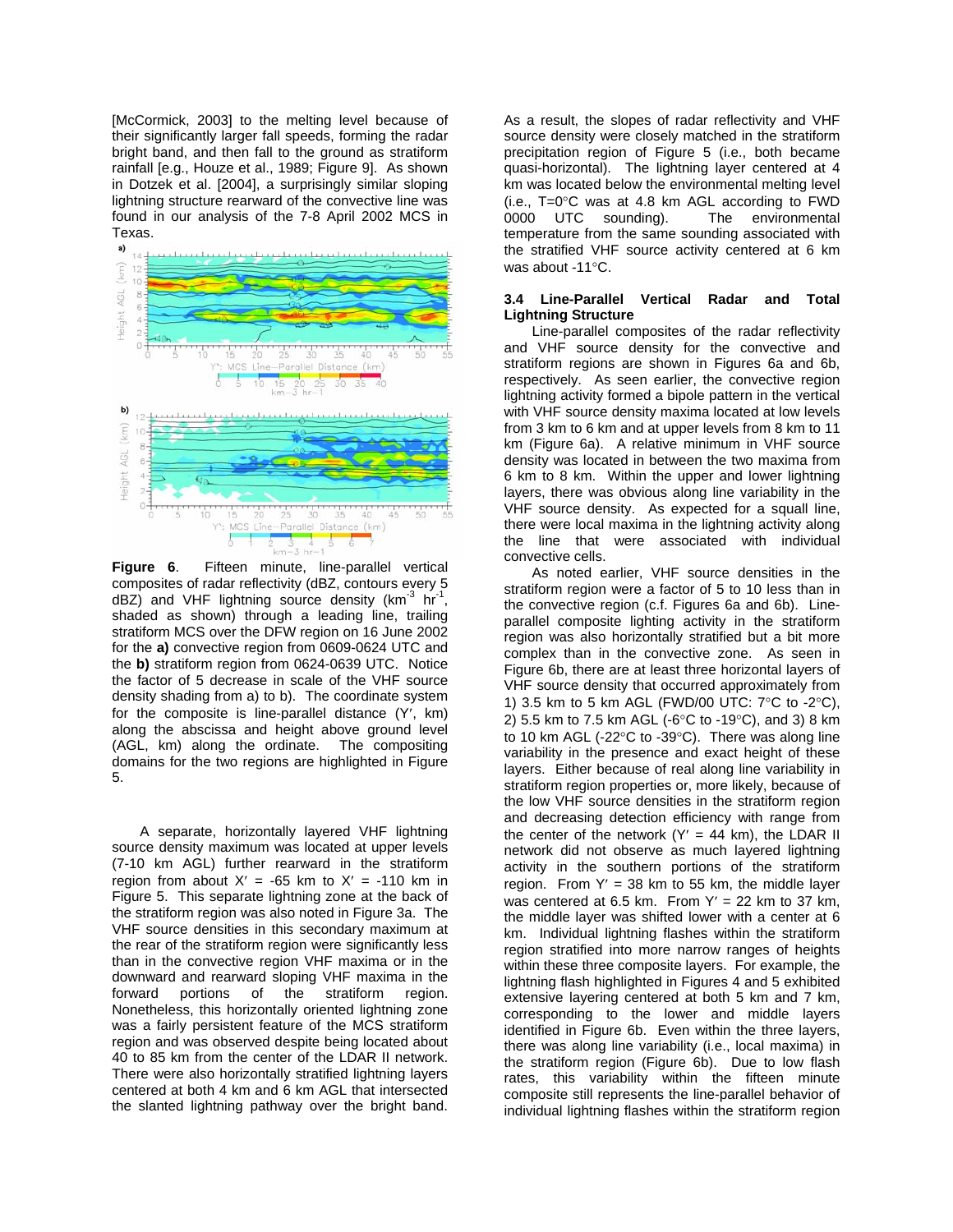such as in Figures 4 and 5. Given a much longer sample of the stratiform region over the center of the LDAR II network, it is not clear whether this along line variability would persist.

## **4. SUMMARY AND CONCLUSIONS**

 Horizontal and line-normal, vertical crosssections and composite images of Dallas-Fort Worth Lightning Detection and Ranging (LDAR II) VHF radiation sources and radar reflectivity over a 30 minute period provide a unique perspective on lightning pathways within a leading-line, trailingstratiform (LLTS) mesoscale convective system (MCS) on 16 June 2002. The overwhelming majority of VHF lightning sources occurred within the leading convective line in a bi-modal pattern in the vertical. Assuming that VHF source density maxima were most likely associated with positive charge, then the LDAR II observations suggest that the gross charge structure of the convective region of the MCS was characterized by a tripole with net positive charge centered at 4.5 km AGL (3°C) and 9.5 km AGL (- 35°C) and net negative charge centered roughly in the relative minimum of the VHF source density maximum at 7 km AGL (-17°C). A persistent lightning pathway and inferred positive charge zone sloped rearward (by 40-50 km) and downward (by 4-5 km) from the upper VHF source maximum in the convective line, through the transition zone, and into the radar bright band of the stratiform region. In the stratiform region, VHF lightning sources and inferred positive charge were concentrated in three layers centered at 4.5, 6, and 9 km AGL (2°C, -11°C, and - 31°C, respectively), consistent with past electric field studies of symmetric LLTS MCSs.

 Positive cloud-to-ground lightning flashes in the stratiform region were initiated in the convective line and followed the slanting pathway from the top of convective cores to the stratiform precipitation, where they were horizontally extensive, layered, and highly branched. The sloping lightning pathway was identical to hypothetical trajectories taken by snow particles. These observations provide further support for the advection of charge on snow along the sloping pathway and the in-situ generation of charge in the horizontal lightning layers as primary contributors to electrification and positive lightning production rearward of the convective line.

**5. ACKNOWLEDGEMENTS.** This paper is based largely on a manuscript that is currently in review for publication in the Journal of Geophysical Research. The first author (L. D. Carey) would like to acknowledge fruitful discussions regarding the kinematics, microphysics, electricity, and lightning of mesoscale convective systems with Drs. Rit Carbone, Timothy Lang, Donald MacGorman, Richard Orville, Walter Petersen, David Rust, Steven Rutledge, Terry Schuur and Earle Williams. Mr. Brandon Ely and Scott Steiger provided helpful computer programming assistance.

## **6. REFERENCES**

- Boccippio, D. J., The electrification of stratiform anvils, Ph.D. Dissertation, Massachusetts Institute of Technology, 1996.
- Boccippio, D.J., S.J. Heckman, and S.J. Goodman, A diagnostic analysis of the Kennedy Space Center LDAR network. 1. Data characteristics, *J. Geophys. Res.*, **106**, 4769-4786, 2001.
- Brook, M., M. Nakano, P. Krehbiel, and T. Takeuti, The electrical structure of the Hokuriku winter thunderstorms, *J. Geophys. Res.*, **87**, 1207-15, 1982.
- Coleman, L.M., T.C. Marshall, M. Stolzenburg, T. Hamlin, P.R. Krehbiel, W. Rison, and R.J. Thomas, Effects of charge and electrostatic potential on lightning propagation, *J. Geophys. Res.*, **108**(D9), 4298, doi:10.1029/2002JD002718, 2003.
- Cressman, G., An operational analysis system, *Mon. Wea. Rev.,* **87**, 367-374, 1959.
- Crum, T. D., R. L. Alberty, and D. W. Burgess, Recording, archiving, and using WSR-88D data, *Bull. Amer. Meteor. Soc.,* **74,** 645-653, 1993.
- Cummins, K. L., M. J. Murphy, E. A. Bardo, W. L. Hiscox, R. B. Pyle, and A. E. Pifer, A combined TOA/MDF technology upgrade of the U.S. National Lightning Detection Network, *J. Geophys. Res*., **103**, 9035 – 9044, 1998.
- Dotzek, N., R. M. Rabin, L. D. Carey, D. R. MacGorman, T. L. McCormick, N. W. Demetriades, M. J. Murphy, and R. L. Holle, Lightning activity related to satellite and radar observations of a mesoscale convective system over Texas on 7-8 April 2002, *Atmos. Res.*, **accepted pending revisions**, 2004.
- Engholm, C. D., E. R. Williams, and R. M. Dole, Meteorological and electrical conditions associated with positive cloud-to-ground lightning, *Mon. Wea. Rev.,* **118,** 470-487, 1990.
- Fritsch, J. M., and G. S. Forbes, Mesoscale Convective Systems, *Severe Convective Storms*, Ed. C. A. Doswell, III, Meteorological Monographs, Vol. 28, No. 50, Amer. Meteor. Soc., 323-358, 2001.
- Fritsch, J. M., R. J. Kane, and C. R. Chelius, The contribution of mesoscale weather systems to the warm-season precipitation in the United States, *J. Climate Appl. Meteor.*, **25**, 1333-1345, 1986.
- Goodman, S. J., and D. R. MacGorman, Cloud-toground lightning activity in mesoscale convective complexes, *Mon. Wea. Rev*., **114**, 2320-2328, 1986.
- Hobbs, P. V., S. Chang, and J. D. Locatelli, The dimensions and aggregation of ice crystals in natural cloud. *J. Geophys. Res.*, **79**, 2199-2206.
- Holle, R. L., A. I. Watson, R. E. Lopez, and D. R. MacGorman, The life cycle of lightning and severe weather in a 3-4 June 1985 PRE-STORM mesoscale convective system, *Mon. Wea. Rev.*, **122**, 1798-1808, 1994.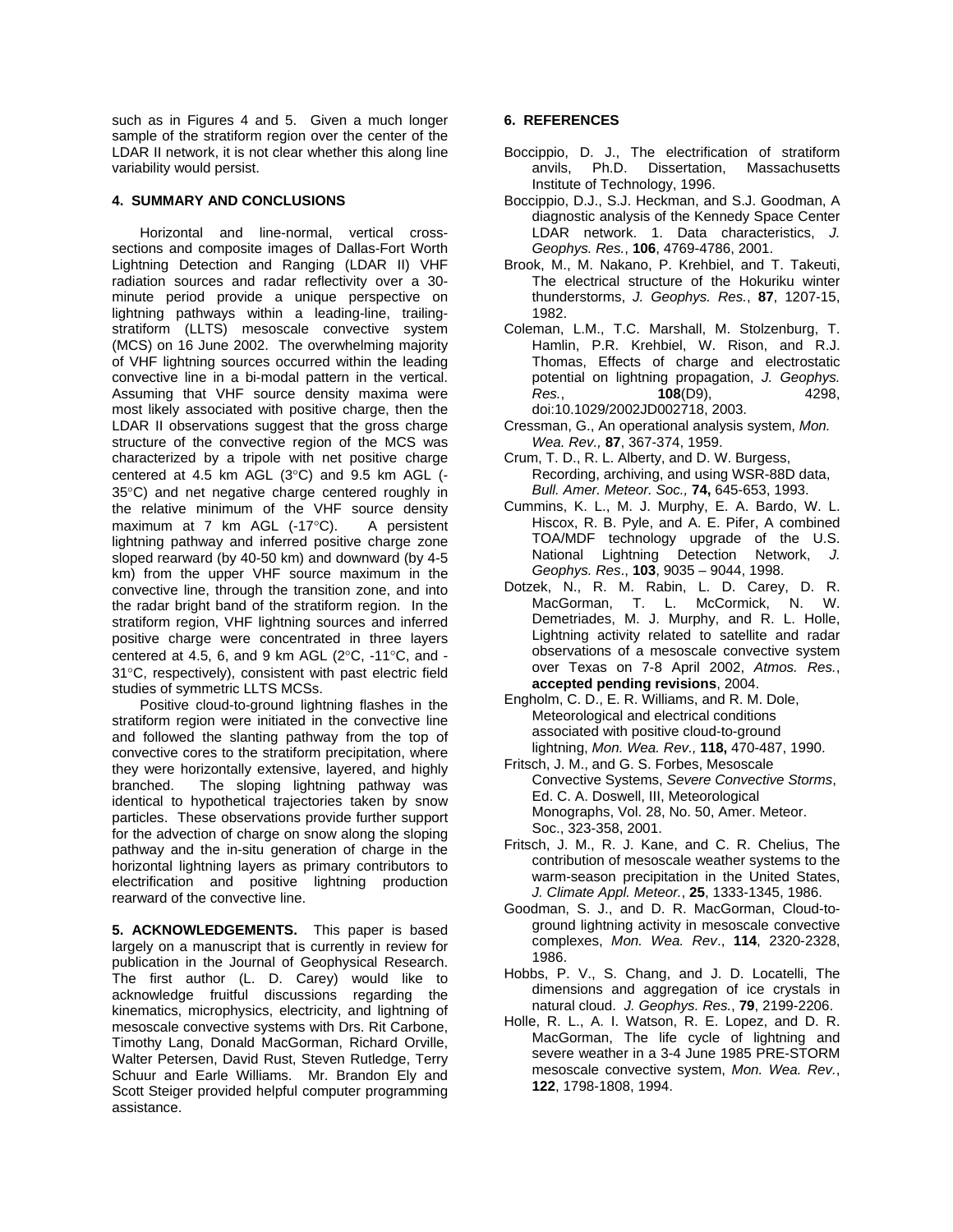- Houze, R. A. Jr., *Cloud dynamics*, Academic Press, San Diego, 573 pp., 1993.
- Houze, R. A. Jr., and D. D. Churchill, Microphysical structure of winter monsoon cloud clusters, *J. Atmos. Sci.*, **41**, 3405-3411.
- Houze, R. A. Jr., S. A. Rutledge, M. I. Biggerstaff, and B. F. Smull, Doppler radar depiction of midlatitude mesoscale convective systems, *Bull. Am. Meteorol. Soc., 70*, 608-619, 1989.
- Houze, R. A. Jr., B. F. Smull, and P. Dodge, Mesoscale organization of springtime rainstorms in Oklahoma, *Mon. Wea. Rev.*, **117**, 613-654, 1990.
- Hunter, S. H., T. J. Schuur, T. C. Marshall, and W. D. Rust, Electric and kinematic structure of the Oklahoma mesoscale convective system of 7 June 1989, *Mon. Wea. Rev.*, **120**, 2226-2239, 1992.
- Krehbiel, P. R., The electrical structure of thunderstorms. *The Earth's Electrical Environment, Studies in Geophysics,* National Academy Press, 90-113, 1986.
- Krehbiel, P. R., R. J. Thomas, W. Rison, T. Hamlin, J. Harlin, and M. Davis, GPS-based mapping system reveals lightning inside storms, *Eos Trans., 81*, 21-25, 2000.
- Krider, R. P., An unusual photograph of an air lightning discharge, *Weather*, **29**, 24-27, 1974.
- Lang, T. J., S. A. Rutledge, and K. C. Wiens, Origins of positive cloud-to-ground lightning flashes in the stratiform region of a mesoscale convective system. *Geophys. Res. Lett.*, 31, L10105, doi:10.1029/2004GL019823, 2004a.
- Lang, T. J., et al., The Severe Thunderstorm Electrification and Precipitation Study (STEPS), *Bull. Amer. Meteorol. Soc.*, in press, 2004b.
- Lennon, C., and L. Maier, Lightning mapping system, Proceedings of the International Aerospace and Ground Conference on Lightning and Static Electricity, Cocoa Beach, FL, NASA Conference Publication 3106, Vol. II, 89.1-89.10, 1991.
- Ligda, M. G. H., The radar observation of lightning, *J. Atmos. Terr. Phys.*, **9**, 329-346.
- Locatelli, J. D., and P. V. Hobbs, Fall speeds and masses of solid precipitation particles, *J. Geophys. Res.*, **79**, 2185-2197, 1974.
- Lyons, W. A., E. R. Williams, S. A. Cummer, M. A. Stanley, Characteristics of sprite-producing positive cloud-to-ground lightning during the19 July 2000 STEPS mesoscale convective systems, *Mon. Wea. Rev.*, **131**, 2417-2427.
- MacGorman, D. R., and W. D. Rust, *The Electrical Nature of Storms*, Oxford Univ. Press, New York, 422 pp., 1998.
- MacGorman, D. R., and C. D. Morgenstern, Some characteristics of cloud-to-ground lightning in mesoscale convective systems, *J. Geophys. Res.*, **103**, 14,011-14,023, 1998.
- MacGorman, D. R., A. A. Few, and T. L. Teer, Layered lightning activity, *J. Geophys. Res.*, **86**, 9900-9910, 1981.
- Maier, L., C. Lennon, T. Britt, and S. Schaefer,

Lightning Detection and Ranging (LDAR) system performance analysis, 1995 Int'l Conf. on Cloud Physics, Dallas, Texas, Amer. Meteorol. Soc., 1995.

- Marshall, T. C., and W. D. Rust, Two types of vertical electrical structures in stratiform precipitation regions of mesoscale convective systems, *Bull. Amer. Meteorol. Soc.*, **74**, 2159-2170, 1993.
- Marshall, T. C., M. Stolzenburg, W. D. Rust, Electric field measurements above mesoscale convective systems, *J. Geophys. Res.*, **101**, 6979-6996, 1996.
- Mazur, V., and W. D. Rust, Lightning propagation and flash density in squall lines as determined with radar, *J. Geophys. Res.*, **88**, 1495-1502, 1983.
- Mazur, V., and L.H. Ruhnke, Common physical processes in natural and artificially triggered lightning, *J. Geophys. Res.*, **98**, 12913-12930, 1993.
- Mazur, V., E. Williams, R. Boldi, L. Maier, and D.E. Proctor, Initial comparison of lightning mapping with operational time-of-arrival and interferometric systems, *J. Geophys. Res.*, **102**, 11071-11085, 1997.
- Mazur, V., X-M Shao, and P. R. Krehbiel, "Spider" lightning in intracloud and positive cloud-toground flashes, J. Geophys. Res., 103, 19811- 19822, 1998.
- McCormick, T. L, *Three-dimensional radar and total lightning characteristics of mesoscale convective systems,* M.S. thesis, Dept. of Marine, Earth, and Atmos. Sci., North Carolina State Univ., [Available online at [http://www.lib.ncsu.edu/theses/available/etd-](http://www.lib.ncsu.edu/theses/available/etd-08042003-035751/unrestricted/etd.pdf)[08042003-035751/unrestricted/etd.pdf\]](http://www.lib.ncsu.edu/theses/available/etd-08042003-035751/unrestricted/etd.pdf), 354 pp., 2003.
- Mo, Q., A. G. Detwiler, J. Hallett, and R. Black, Horizontal structure of the electric field in the stratiform region of an Oklahoma mesoscale convective system, *J. Geophys. Res.*, **108**, D7, 4225, doi:10.1029/2001JD001140, 2003.
- Orville, R. E., R. W. Henderson, and L. F. Bosart, 1988: Bipole patterns revealed by lightning locations in mesoscale storm systems, *Geophys. Res. Lett.*, **15**, 129-132, 1988.
- Oye, D., and M. Case, *REORDER: A program for gridding radar data. Installation and use manual for the UNIX version,* NCAR Atmospheric Technology Division, Boulder, CO, 1995.
- Petersen, W. A., and S. A. Rutledge, Some characteristics of cloud-to-ground lightning in tropical northern Australia, *J. Geophys. Res.*, **97**, 11,553-11,560, 1992.
- Proctor, D. E., A hyperbolic system for obtaining VHF radio pictures of lightning, *J. Geophys. Res.*, **76**, 1478-1489, 1971.
- Proctor, D. E., Regions where lightning flashes began, *J. Geophys. Res.*, **96**, 5099-5112, 1991.
- Rison, W., R.J. Thomas, P.R. Krehbiel, T. Hamlin, and J. Harlin, A GPS-based three-dimensional lightning mapping system: Initial observations in central New Mexico, *Geophys. Res. Lett.*, **26**,